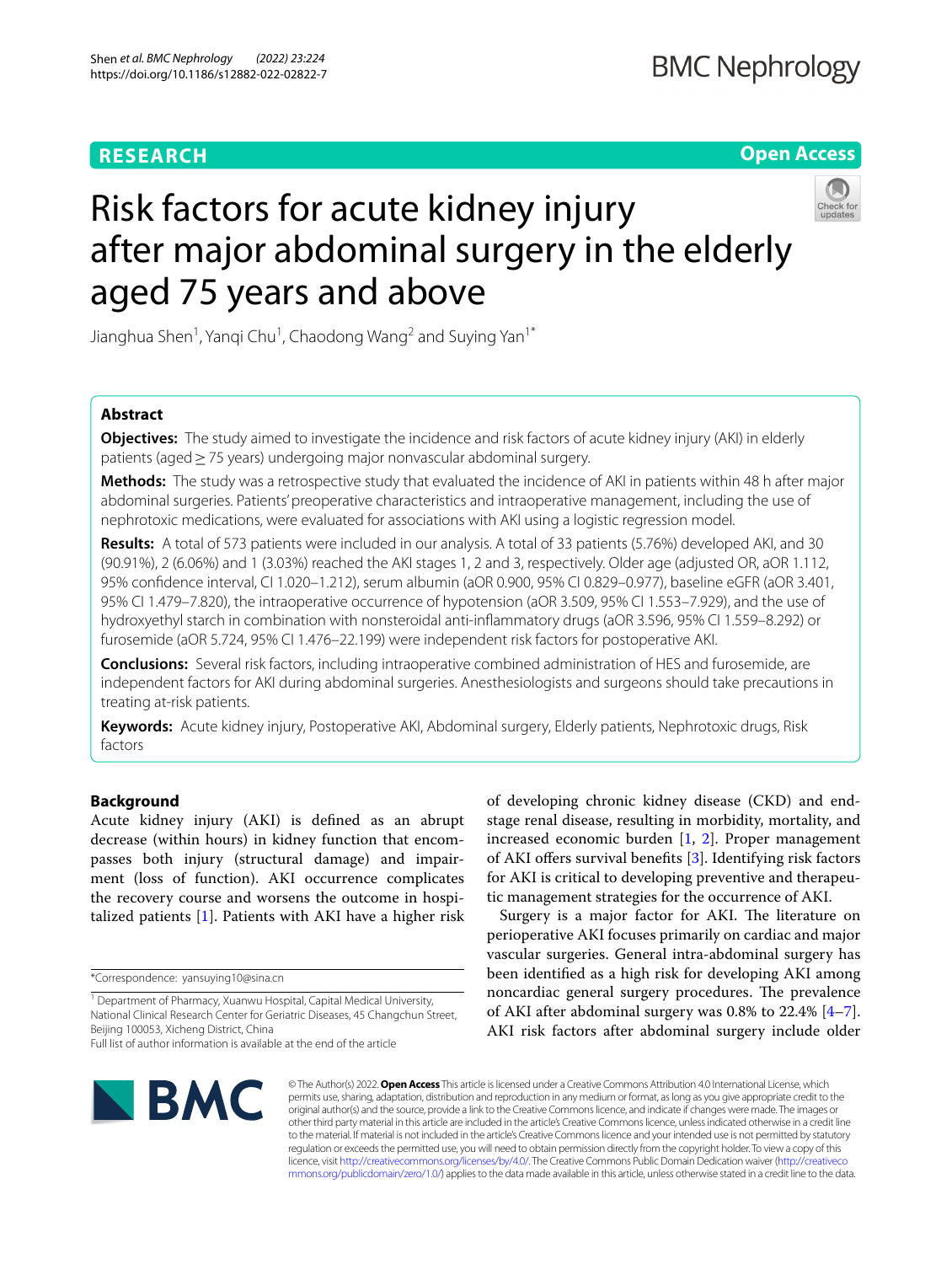age, high body mass index (BMI), male gender, and morbidities of type 2 diabetes, hypertension, and ischemic heart disease [\[6](#page-7-5)[–8](#page-7-6)]. Furthermore, the perioperative use of nephrotoxic drugs, such as furosemide, hydroxyethyl starch (HES), non-steroidal anti-infammatory drugs (NSAIDs), and contrast agents, can negatively infuence perioperative renal function and are considered as possible risk factors for postoperative AKI  $[9-11]$  $[9-11]$  $[9-11]$ .

Very few studies investigated risk factors for AKI in elderly patients after abdominal surgery. Therefore, this retrospective cohort study was aimed to identify the incidence and risk factors (clinical characteristics, comorbidities, intraoperative use of nephrotoxic drugs) of postoperative AKI in the frst 48 h after major non-vascular abdominal surgery in elderly 75 years and older.

# **Methods**

#### **Patients and study design**

We conducted a retrospective cohort study of patients aged≥75 years who underwent scheduled major nonvascular abdominal surgery from January 2016 to December 2020 at Xuanwu Hospital, Capital Medical University, China. Major abdominal surgery was defned as whenever the intraperitoneal approach was performed under general anesthesia, and the predictable length of stay for patients in a given diagnosis-related group exceeded two days [[3\]](#page-7-2). Exclusion criteria were 1) End-stage kidney disease (ESKD) patients receiving renal replacement therapy (RRT) or kidney transplant recipients, and 2) patients without at least a baseline serum creatinine (SCr) value and at least two Scr values during hospitalization on two diferent days. Only the frst surgery was considered for analysis for patients undergoing more than one surgery within the same hospitalization.

# **Variables and data collection**

A data collection sheet was used to collect the demographic (age, gender, body mass index) and clinical characteristics of the relevant patients. The following clinical data were collected 1) preoperative disease states: hypertension, diabetes mellitus, ischemic heart disease, congestive heart failure (CHF), cerebrovascular disease, chronic obstructive pulmonary disease (COPD), solid malignancy, and hematologic malignancy, 2) preoperative laboratory values: hemoglobin, SCr, serum albumin (ALB), alanine aminotransferase (ALT), and aspartate aminotransferase (AST), 3) surgical approach (laparoscopy, laparotomy), 4) surgical site (colorectal, gastric, hepato-biliary-pancreatic, small bowel), 5) intraoperative characteristics: operative time (min), duration of anesthesia (min), intraoperative occurrence of hypotension (IOH), amount of crystalloids use (L), and blood loss (mL), and 6) intraoperative drugs: vasoactive drugs, and nephrotoxic drugs (hydroxyethyl starch HES, NSAIDs, furosemide). The American Society of Anesthesiologists (ASA) score, the Charlson Comorbidity Index (CCI) score, and the Revised Cardiac Risk Index (RCRI) score were calculated and recorded. All variables were collected from electronic clinical records, including intraoperative data recorded by anesthesiologists.

## **Defnitions and calculations**

The Kidney Disease: Improving Global Outcomes (KDIGO) criteria were used to defne and stage AKI severities [[12\]](#page-7-9). SCr measurements on the first and second postoperative days were compared with preoperative SCr (baseline) measurements. AKI was defned based on changes in SCr: an increase in SCr by  $\geq$  0.3 mg/dL ( $≥$  26.5 µmol/L) within 48 h or an increase in SCr to  $≥$  1.5 times baseline. Therefore, AKI was classified into stage 1 (SCr 1.5–1.9 times baseline or  $\geq$  26.5  $\mu$ mol/L increase), stage 2 (SCr 2.0–2.9 times baseline), and stage 3 (SCr  $\geq$  3 times baseline or postoperative  $SCr \geq 354$   $\mu$ mol/L with elevations of at least 26.5 μmol/L from baseline or initiation of RRT)  $[13]$  $[13]$ . The estimated preoperative glomerular fltration rate (eGFR) was calculated using the CKD-EPI equation. For a more detailed analysis of the cohort according to preexisting kidney function, patients were classifed into two groups: the CKD group  $(eGFR < 60 \text{ mL/min}/1.73 \text{m}^2)$  and the non-CKD group  $(eGFR \ge 60 \text{ mL/min}/1.73 \text{m}^2)$  [[12](#page-7-9)]. Acute kidney disease (AKD) refers to a prolonged kidney injury (functional and/or structural abnormalities) that continues for at least seven days and maximum of 90 days [\[12\]](#page-7-9).

Intraoperative systolic blood pressure (SBP) and diastolic blood pressure (DBP) were recorded every 5 min. Mean arterial pressure (MAP) was calculated as  $(2/3DBP+1/3SBP)$ . When blood pressure was measured both invasively and noninvasively, invasive measurements were used for analysis. IOH was defned as MAP < 65 mmHg  $[14]$  $[14]$ . The ASA score was used to evaluate the preoperative physical state based on fve classes (I to V)  $[15]$  $[15]$ . The RCRI score was calculated to identify patients at risk of developing postoperative complications. Each risk factor is assigned a single point: highrisk surgical procedure, history of ischemic heart disease, history of CHF, history of cerebrovascular disease, preoperative treatment with insulin, and preoperative  $Scr > 2.0$  mg/dL [[16](#page-7-13)]. The intraperitoneal procedure was considered high risk in all cases in this study.

# **Statistical analysis**

Continuous variables are expressed as mean $\pm$ standard deviation and categorical variables as the number and percentage of cases. Comparisons between patients with and without AKI were performed using the Student's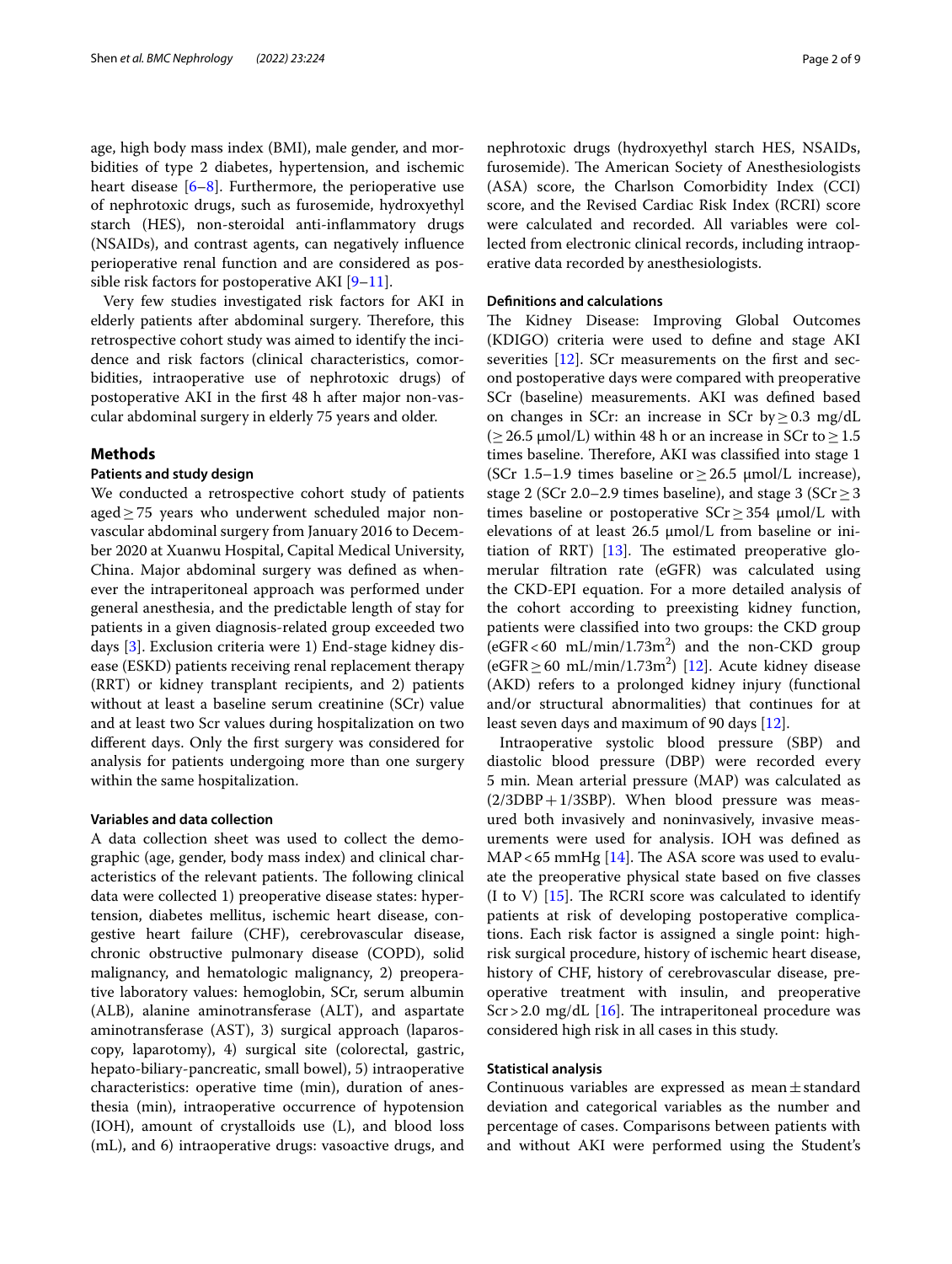*t*-test or the Mann–Whitney U test for numerical data and χ2 test or Fisher's exact test for categorical data. Independent predictors of AKI were evaluated with the logistic regression method. The risk factors for AKI were frst evaluated with univariate analysis, and the statistically signifcant variables *P*<0.05 were included in the multivariate analysis with forward conditional elimination of data. Data are presented as odds ratios (OR) with 95% confidence intervals (CI). The Hosmer–Lemeshow test was used to test the goodness of ft for logistic regression models. A two-tailed *P* value <0.05 was considered signifcant. Analysis was performed using SPSS 23.0.

# **Results**

There were 674 patients initially included in this study, of whom 623 underwent general anesthesia surgery, and 50 patients were excluded due to missing SCr values (8.03%). A total of 573 patients met the inclusion and exclusion criteria and were included in the analysis (Fig. [1](#page-2-0)). Not all patients had their SCr values measured on the frst and second postoperative days: 12 patients (2.09%) had missing SCr values on the frst postoperative day, and 67 (11.69%) had absent SCr values on the second postoperative day. Among these patients, 33 (5.76%) developed AKI, with thirty patients (90.91%) classifed as stage 1, two patients (6.06%) as stage 2 and one patient  $(3.03%)$  as stage 3. There were 139 laparoscopic and 434 laparotomy surgeries, and the incidences of AKI were 11 (7.91%) and 22 (5.07%), respectively (Table [1](#page-3-0)).

In the 33 patients with AKI, 26 patients (78.79%) had normalized SCr values within a week. One patient (3.03%) required RRT on postoperative day 2 based on the deterioration of renal function and clinical status. The patient Scr returned to normal on the postoperative day 14, and RRT treatment was discontinued. Four patients (12.12%) were admitted to the intensive care unit (ICU) 3–7 days after surgery due to postoperative complications but ultimately recovered within 13–22 days and were discharged. Two patients (6.06%) died on postoperative days 31 and 74 due to sepsis after surgery. Seven patients had abnormal Scr values for more than seven days and met the diagnostic criteria for AKD. Mortality or ICU admission data was not collected among the non-AKI patients, therefore, whether AKI associated with ICU admission or increased mortality was not analyzed.

<span id="page-2-0"></span>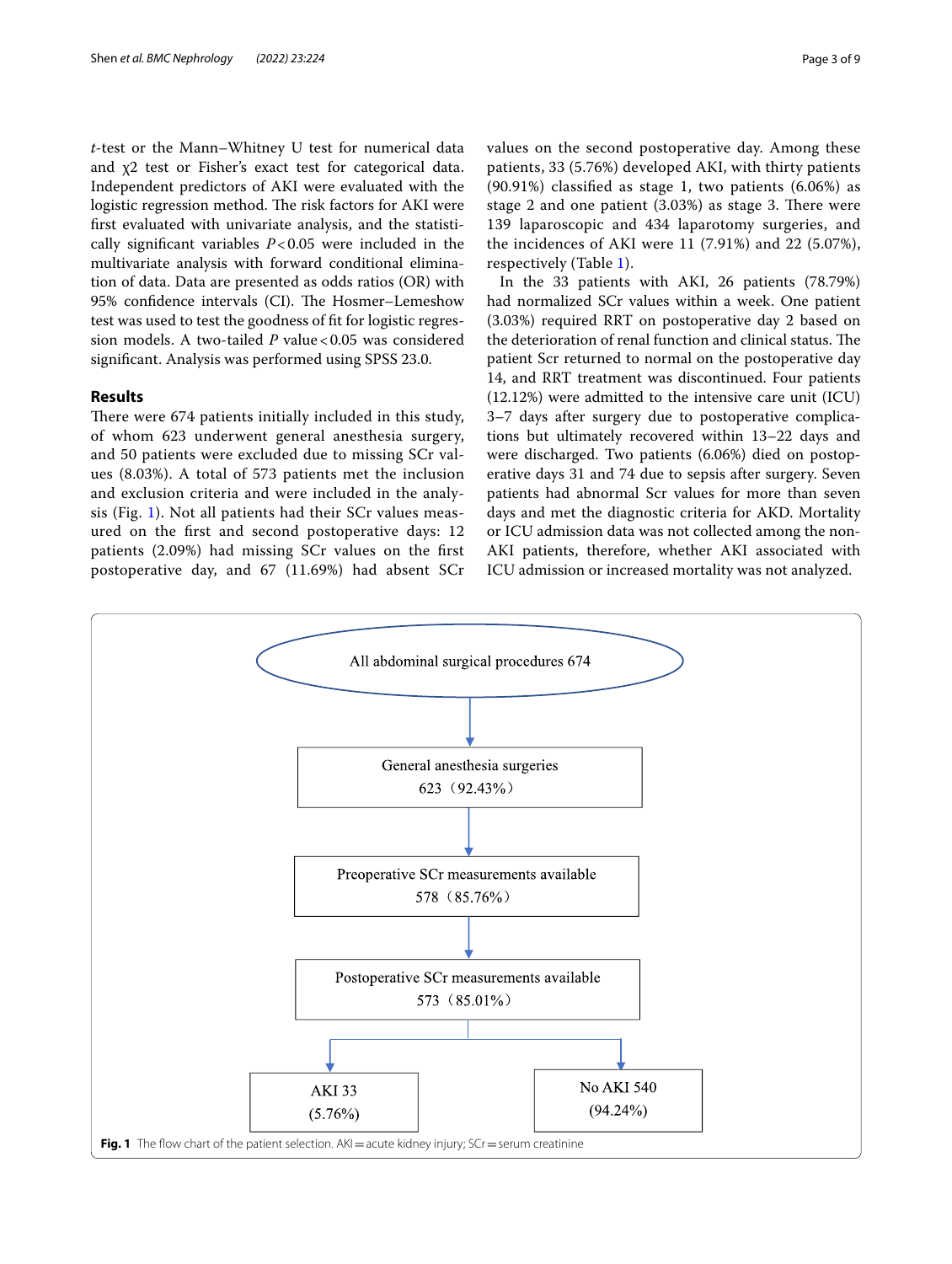<span id="page-3-0"></span>**Table 1** Characteristics of patient, medication, and procedure-related factors in patients with and without AKI after abdominal surgery

| <b>Factors</b>                                  | <b>All patients</b><br>$(n=573)$ | AKI<br>$(n=33; 5.76%)$ | non-AKI<br>$(n=540; 94.24\%)$ | $\mathsf{P}$ |
|-------------------------------------------------|----------------------------------|------------------------|-------------------------------|--------------|
| Preoperative clinical characteristics           |                                  |                        |                               |              |
| Male, n(%)                                      | 297(51.83%)                      | 11 (33.33%)            | 286 (52.96%)                  | 0.032        |
| Age $\pm$ SD, years                             | $81.30 \pm 4.433$                | $83.12 \pm 4.574$      | $80.66 \pm 4.109$             | 0.001        |
| Body mass index $\pm$ SD(kg/m <sup>2</sup> )    | $23.50 \pm 3.608$                | $23.13 \pm 3.806$      | $23.53 \pm 3.601$             | 0.537        |
| Hypertension, n(%)                              | 359(62.65%)                      | 19 (57.58%)            | 340 (62.96%)                  | 0.535        |
| Diabetes mellitus, n(%)                         | 131(22.86%)                      | 9 (27.27%)             | 122 (22.59%)                  | 0.535        |
| Ischemic heart diseases, n(%)                   | 128(22.34%)                      | 8 (24.24%)             | 120 (22.22%)                  | 0.787        |
| Congestive heart failure, n(%)                  | 20(3.49%)                        | $2(6.06\%)$            | 18 (3.33%)                    | 0.734        |
| Cerebrovascular diseases, n(%)                  | 98(17.10%)                       | 5 (15.15%)             | 93 (17.22%)                   | 0.759        |
| COPD, n(%)                                      | 12(2.09%)                        | $2(6.06\%)$            | 10 (1.85%)                    | 0.311        |
| Solid malignancy, n(%)                          | 234(40.84%)                      | 11 (33.33%)            | 223 (41.30%)                  | 0.366        |
| Hematological malignancy, n(%)                  | 2(0.35%)                         | $\mathbf 0$            | 2(0.37%)                      | 1.000        |
| Preoperative laboratory test                    |                                  |                        |                               |              |
| Serum hemoglobin (g/L)                          | 119.59 ± 18.549                  | $115.44 \pm 21.437$    | 119.84 ± 18.372               | 0.193        |
| Serum albumin (g/L)                             | $35.32 \pm 4.707$                | $32.12 \pm 4.742$      | 35.51 ± 4.643                 | < 0.001      |
| Alanine aminotransferase (u/L)                  | 39.07 ± 75.260                   | 73.45 ± 86.665         | $36.95 \pm 74.142$            | 0.024        |
| Aspartate aminotransferase(u/L)                 | $44.75 \pm 86.239$               | $83.45 \pm 106.515$    | $42.36 \pm 84.451$            | 0.037        |
| Baseline eGFR (mL/min/1.73 m <sup>2</sup> )     | $70.66 \pm 26.686$               | $63.69 \pm 23.753$     | 95.47 ± 381.386               | 0.633        |
| Baseline eGFR (mL/min/1.73 m <sup>2</sup> ) <60 | 76(13.26%)                       | 15(45.45%)             | 61(11.30%)                    | < 0.001      |
| ASA score                                       | $2.89 \pm .522$                  | $3.18 \pm 0.635$       | $2.87 \pm 0.510$              | 0.001        |
| ASA score $>$ 3, n(%)                           | 45(7.85%)                        | 8(24.24%)              | 37(6.85%)                     | < 0.001      |
| Charlson score                                  | $6.31 \pm .023$                  | $7.15 \pm 2.694$       | $6.26 \pm 1.969$              | 0.071        |
| Charlson score $>$ 7, n(%)                      | 222(38.74%)                      | 15 (45.45%)            | 207 (38.33%)                  | 0.415        |
| <b>RCRI</b> score                               | $0.53 \pm 0.672$                 | $0.85 \pm 0.755$       | $0.51 \pm 0.663$              | 0.005        |
| Non-renal RCRI score                            | $0.52 \pm 0.665$                 | $0.76 \pm 0.751$       | $0.50 \pm 0.657$              | 0.033        |
| Surgical approach                               |                                  |                        |                               | 0.213        |
| Laparoscopic, n(%)                              | 139(24.26%)                      | 11 (7.91%)             | 128 (92.09%)                  |              |
| Laparotomy, n(%)                                | 434(75.74%)                      | 22 (5.07%)             | 412 (94.93%)                  |              |
| Operative site                                  |                                  |                        |                               | 0.817        |
| Colorectal, n(%)                                | 151(26.35%)                      | 8 (24.24%)             | 143 (26.48%)                  |              |
| Gastric, n(%)                                   | 30(5.24%)                        | 3(9.09%)               | 27 (5%)                       |              |
| Hepato-biliary-pancreatic, n(%)                 | 274(47.82%)                      | 15 (45.45%)            | 259 (47.96%)                  |              |
| Small bowel, n(%)                               | 118(20.59%)                      | 7 (21.21%)             | 111 (20.56%)                  |              |
| Intraoperative characteristics                  |                                  |                        |                               |              |
| Duration of anesthesia (min)                    | $200.28 \pm 113.031$             | $202.97 + 81.471$      | $200.12 \pm 114.836$          | 0.850        |
| Operative time (min)                            | $142.94 \pm 100.231$             | $141.52 \pm 77.704$    | 143.03 ± 101.594              | 0.933        |
| $IOH, n(\%)$                                    | 116(20.24%)                      | 16 (48.48%)            | 100 (18.52%)                  | < 0.001      |
| Amount of crystalloids use (L)                  | 337.70 ± 340.428                 | 378.79 ± 395.883       | 335.19 ± 337.324              | 0.476        |
| Blood loss (mL)                                 | $68.52 \pm 162.091$              | $48.45 \pm 5.242$      | 69.74±166.503                 | 0.465        |
| Vasoactive drug use, n(%)                       | 472(82.37%)                      | 26 (78.79%)            | 446 (82.59%)                  | 0.578        |
| Usage of nephrotoxic drugs                      |                                  |                        |                               |              |
| Hydroxyethyl starch, n(%)                       | 210(36.65%)                      | 5 (15.15%)             | 205 (37.96%)                  | 0.008        |
| NSAID, n(%)                                     | 75(13.09%)                       | $2(6.06\%)$            | 73 (13.52%)                   | 0.333        |
| Hydroxyethyl starch + NSAID, n(%)               | 101(17.63%)                      | 12 (36.36%)            | 89 (16.48%)                   | 0.004        |
| Hydroxyethyl starch + furosemide, n(%)          | 13(2.27%)                        | 5 (15.15%)             | 8 (1.48%)                     | < 0.001      |

*AKI* acute kidney injury, *COPD* Chronic obstructive pulmonary disease, *eGFR* estimated glomerular fltration rate, *ASA* American Society of Anesthesiologists, *RCRI* Revised Cardiac Risk Index, *IOH* intraoperative occurrence of hypotension, *NSAIDs* nonsteroidal anti-infammatory drugs

Data were presented as median (interquartile range) for continuous variables or number(percentage) for categorical variables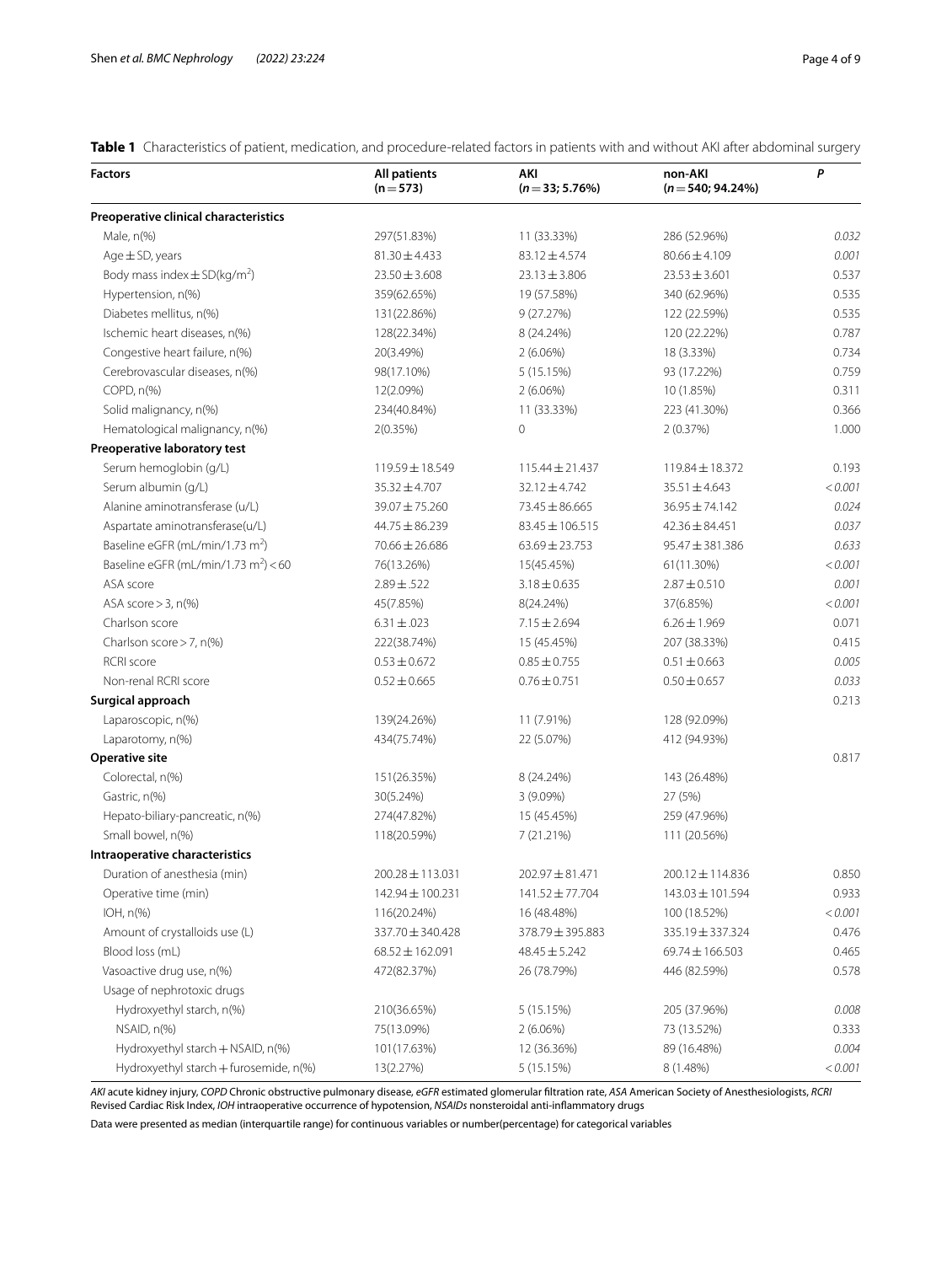Demographic, clinical characteristics and perioperative factors in patients with or without AKI were compared (Table [1\)](#page-3-0). Patients who developed AKI were older  $(83.12 \text{ vs. } 80.66 \text{ years}, P=0.001)$  with more females (66.67% *vs*. 47.04%, *P*=0.032), higher ASA score (3.18 *vs.* 2.87, *P*=0.001), to be in ASA IV/V (24.24% *vs.* 6.85%,  $P < 0.001$ ), and had a higher RCRI score ( $P = 0.005$ ) and non-renal RCRI score  $(P=0.033)$ . There were no significant diferences in comorbidities between the two groups. Among preoperative laboratory variables, ALB values were signifcantly lower (32.12 *vs.* 35.51 g/L, *P*<0.001), and the ALT  $(P=0.024)$  and AST values  $(P=0.037)$ were signifcantly higher in the AKI group than in the non-AKI groups. More patients with eGFR<60 mL/ min/1.73 m<sup>2</sup> developed postoperative AKI (45.45% *vs.* 11.3%, *P*<0.001). Furthermore, patients with AKI were more likely to have IOH (*P*<0.001), intraoperative use of HES ( $P = 0.008$ ), and combined use of HES with NSAIDs  $(P=0.004)$  and HES with furosemide  $(P<0.001)$ .

We performed a multivariate logistic regression analysis to determine the preoperative and intraoperative risk factors for the development of AKI. Variables included age, sex, preoperative ALB, ALT, and AST, baseline eGFR<60, ASA score, RCRI, non-renal RCRI scores, IOH, HES, HES with NSAIDs, and HES with furosemide. We identified that age (adjusted OR,  $aOR = 1.112$ ; 95% CI, 1.020–1.212), serum albumin (aOR=0.900; 95% CI, 0.829–0.977), eGFR<60 (aOR=3.401; 95% CI, 1.479–7.820), IOH (aOR=3.509; 95% CI, 1.553– 7.929) and combined therapy of HES with NSAIDs  $(aOR = 3.596; 95\% CI, 1.559 - 8.292)$  or HES with furosemide (aOR=5.724; 95% CI, 1.476–22.199) were independent predictors of the development of postoperative AKI (Table [2](#page-5-0)). The Hosmer–Lemeshow test for multivariate models revealed good fits ( $\chi^2$  = 4.119, *P* = 0.846). The AUROC was 0.814 (Fig. [2\)](#page-6-0).

# **Discussion**

Postoperative AKI remains one of the leading causes of mortality, prolonged hospital stay, and increased hospital costs [[6](#page-7-5)[–8](#page-7-6), [17](#page-7-14)]. In our analysis, about 8% of patients did not have an available SCr value before and after surgery. Romagnoli et al. [\[18\]](#page-7-15) demonstrated that 14% of patients undergoing a scheduled major abdominal surgery did not have SCr values available. Efforts to obtain SCr values should be made before and after scheduled surgeries to assess patient's kidney function and to prevent the occurrence of kidney injury, especially in elderly patients.

Our study reveals that the incidence of AKI was 5.76% in the elderly aged 75 years and older who underwent major nonvascular abdominal surgery, and 3.03% of the patients required RRT. Li et al. [[4\]](#page-7-3) and Kheterpal et al. [[19\]](#page-7-16) reported overall AKI rates of 1.1% and 1.0% after intra-abdominal surgeries. In our study, the incidence of AKI was lower than in several other studies. Causey et al. [[20\]](#page-7-17) reported an incidence of 11.8% in patients subjected to colorectal surgeries. Chen et al. [[21](#page-7-18)] reported an AKI rate of 10.9% in elderly patients with chronic hypertension undergoing major gastrointestinal surgery. Teixeira et al. [\[6](#page-7-5)] found an incidence of AKI of 22.4% after abdominal surgeries. Direct comparison of these studies is diffcult, as AKI criteria, age restrictions, surgical types, and hospital settings are inconsistent. In our study, we were unable to collect data on urinary output. Therefore, the assessment of AKI according to SCr alone could not have identifed AKI in patients with low urine output. Additionally, some patients did not have Scr values before and after surgeries, and this could also be the reason for the low incidence of AKI. Many studies confrmed that increased mortality and incident CKD risks are associated with AKD [[22,](#page-7-19) [23\]](#page-7-20). Although no relevant data were collected in this study, it can be intuitively seen that the prognosis of the seven AKD patients was poor (four admitted to ICU, two died, and one required RRT).

The key in the management of AKI is prevention, as there are no efective pharmacotherapies for AKI. Various predictive models have been developed to stratify risk in patients undergoing surgeries. In our study, after controlling for confounders, age, baseline ALB, eGFR, IOH, and combined treatment of HES with NSAIDs or HES with furosemide were independent predictors of the development of postoperative AKI. Age is a well-known risk factor for renal function impairment in studies [\[5](#page-7-21), [8,](#page-7-6) [24,](#page-7-22) [25](#page-7-23)]. The capacity of the kidney to adapt to hemodynamic changes decreases with age, and even minor injuries can produce functional impairment. Impaired renal function, lower eGFR [\[4,](#page-7-3) [7,](#page-7-4) [26,](#page-7-24) [27](#page-7-25)], and ALB [[28](#page-7-26), [29\]](#page-7-27) are also known factors for postoperative AKI during perioperative surgeries. Patients should be screened for these risk factors before surgery. CKD is associated with increased perioperative morbidity and mortality, even when adjusted for other variables such as hypertension or diabetes [\[30](#page-7-28)], and preoperative eGFR should be evaluated in all elderly patients. During the perioperative period, close monitoring of renal function should be provided to patients with preexisting renal insufficiency to prevent the occurrence of AKI.

Similar to other studies, we also found an association between IOH episodes and postoperative AKI [[31](#page-7-29), [32\]](#page-7-30). An ischemic insult during intraoperative hypotension could explain why IOH can predict the risk of AKI. Unlike studies that demonstrated an RCRI score and some complications (hypertension and solid malignancy) as risk factors for the development of postoperative AKI [[6,](#page-7-5) [25](#page-7-23), [28,](#page-7-26) [33\]](#page-8-0), we did not fnd this association.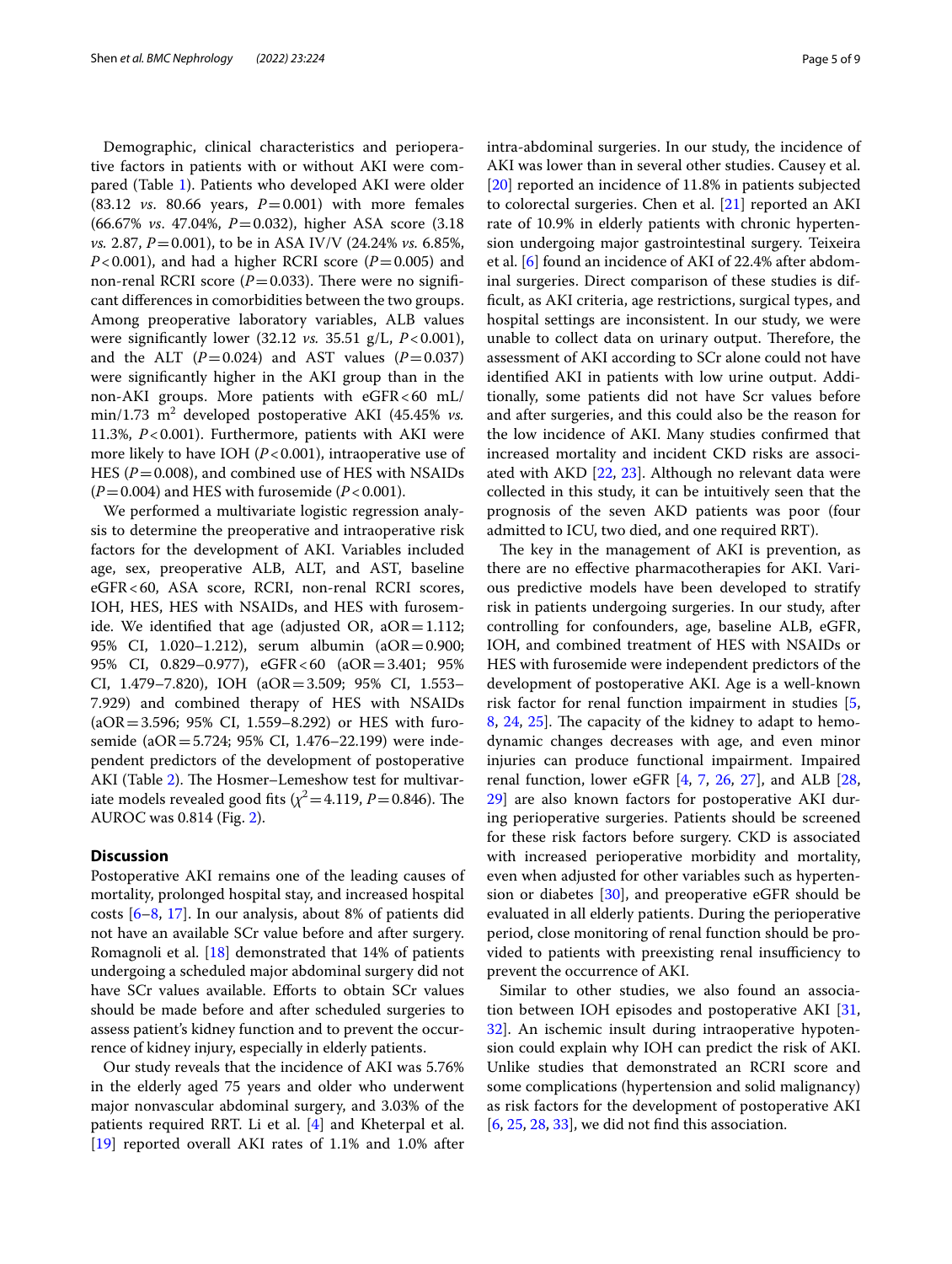<span id="page-5-0"></span>

|  |  |  | Table 2 Univariate and multivariate analysis to determine risk factors of postoperative AKI after abdominal surgery |
|--|--|--|---------------------------------------------------------------------------------------------------------------------|
|  |  |  |                                                                                                                     |

|                                                  | Univariate analysis    |         | Multivariate analysis  |              |
|--------------------------------------------------|------------------------|---------|------------------------|--------------|
|                                                  | Unadjusted OR (95% CI) | P       | Adjusted OR (95% CI)   | $\mathsf{P}$ |
| Male                                             | $0.444(0.211 - 0.934)$ | 0.032   |                        |              |
| Ages                                             | 1.129 (1.048-1.216)    | 0.001   | 1.112 (1.020-1.212)    | 0.016        |
| Body mass index                                  | $0.969(0.878 - 1.070)$ | 0.537   |                        |              |
| Hypertension                                     | $0.798(0.392 - 1.627)$ | 0.535   |                        |              |
| Diabetes mellitus                                | $0.535(0.582 - 2.837)$ | 0.535   |                        |              |
| Ischemic heart diseases                          | 1.120 (0.493-2.547)    | 0.787   |                        |              |
| Congestive heart diseases                        | 1.871 (0.415-8.428)    | 0.734   |                        |              |
| Cerebrovascular diseases                         | $0.858(0.323 - 2.281)$ | 0.759   |                        |              |
| COPD                                             | 3.419 (0.718-16.285)   | 0.311   |                        |              |
| Solid malignancy                                 | $0.711(0.338 - 1.495)$ | 0.366   |                        |              |
| Serum hemoglobin                                 | 0.988 (0.969-1.006)    | 0.193   |                        |              |
| Serum albumin                                    | $0.863(0.802 - 0.929)$ | < 0.001 | $0.900(0.829 - 0.977)$ | 0.012        |
| Alanine aminotransferase                         | 1.004 (1.001-1.007)    | 0.024   |                        |              |
| Aspartate aminotransferase                       | 1.003 (1.000-1.005)    | 0.037   |                        |              |
| Baseline eGFR (mL/min/1.73 m <sup>2</sup> ) < 60 | 6.544 (3.137-13.649)   | < 0.001 | 3.401 (1.479-7.820)    | 0.004        |
| ASA score                                        | 3.063 (1.584-5.923)    | 0.001   |                        |              |
| Charlson score                                   | 1.203 (1.035-1.399)    | 0.071   |                        |              |
| <b>RCRI</b> score                                | 1.895 (1.204-2.981)    | 0.005   |                        |              |
| Non-renal RCRI score                             | 1.654 (1.034-2.645)    | 0.033   |                        |              |
| Surgical approach(Laparoscopic)                  | $0.623(0.294 - 1.319)$ | 0.213   |                        |              |
| Intraoperative characteristics                   |                        |         |                        |              |
| Duration of anesthesia                           | 1.000 (0.997-1.003)    | 0.850   |                        |              |
| Operative time                                   | 1.000 (0.996-1.003)    | 0.933   |                        |              |
| IOH                                              | 4.141 (2.023-8.477)    | < 0.001 | 3.509 (1.553-7.929)    | 0.003        |
| Amount of crystalloids use                       | 1.000 (0.999-1.001)    | 0.476   |                        |              |
| <b>Blood loss</b>                                | 0.999 (0.995-1.002)    | 0.465   |                        |              |
| Vasoactive drug use                              | $0.783(0.330 - 1.857)$ | 0.578   |                        |              |
| Usage of nephrotoxic drugs                       |                        |         |                        |              |
| Hydroxyethyl starch                              | $0.292(0.111 - 0.768)$ | 0.008   |                        |              |
| <b>NSAID</b>                                     | $0.413(0.097 - 1.761)$ | 0.333   |                        |              |
| Hydroxyethyl starch + NSAID                      | 2.896 (1.375-6.098)    | 0.004   | 3.596 (1.559-8.292)    | 0.003        |
| Hydroxyethyl starch + furosemide                 | 11.875 (3.648-38.654)  | < 0.001 | 5.724 (1.476-22.199)   | 0.012        |

*COPD* Chronic obstructive pulmonary disease, *eGFR* estimated glomerular fltration rate, *ASA* American Society of Anesthesiologists, *RCRI* Revised Cardiac Risk Index, *IOH* intraoperative occurrence of hypotension, *NSAIDs* nonsteroidal anti-infammatory drugs, *OR* odds ratio, *CI* confdence interval

Large multi-center, non-blinded randomized control trials and meta-analyses have raised concerns about the safety of HES solutions in terms of adverse renal events and mortality [[29,](#page-7-27) [34](#page-8-1), [35](#page-8-2)]. Most of these studies were cardiac and vascular procedures and some included urological procedures that could afect kidney function. The intraoperative use of HES was associated with AKI in patients undergoing major abdominal surgery in our study. After assessing the data submitted by the companies and scientifc literature, the European Medicines Agency Pharmacovigilance Risk Assessment Committee (PRAC) suggested that patients treated with HES were

at greater risk of kidney injury than those treated with crystalloids [\[27,](#page-7-25) [36](#page-8-3)]. Many studies reported that diuretics could also increase AKI risk [\[5](#page-7-21), [28,](#page-7-26) [34,](#page-8-1) [37](#page-8-4)], especially loop diuretics  $[38]$  $[38]$ . The degree of renal injuries was positively correlated with the dose of the diuretic [\[39](#page-8-6)[–42\]](#page-8-7). Research has shown that the combined use of diuretics and other nephrotoxic agents could lead to renal dysfunction more than using diuretics alone  $[43]$  $[43]$ . Therefore, the recent KDIGO guidelines do not recommend using loop diuretics to prevent or treat AKI  $[13]$  $[13]$ . In our study, the combination therapy of HES with NSAIDs or furosemide was an independent risk factor for AKI occurrence. The result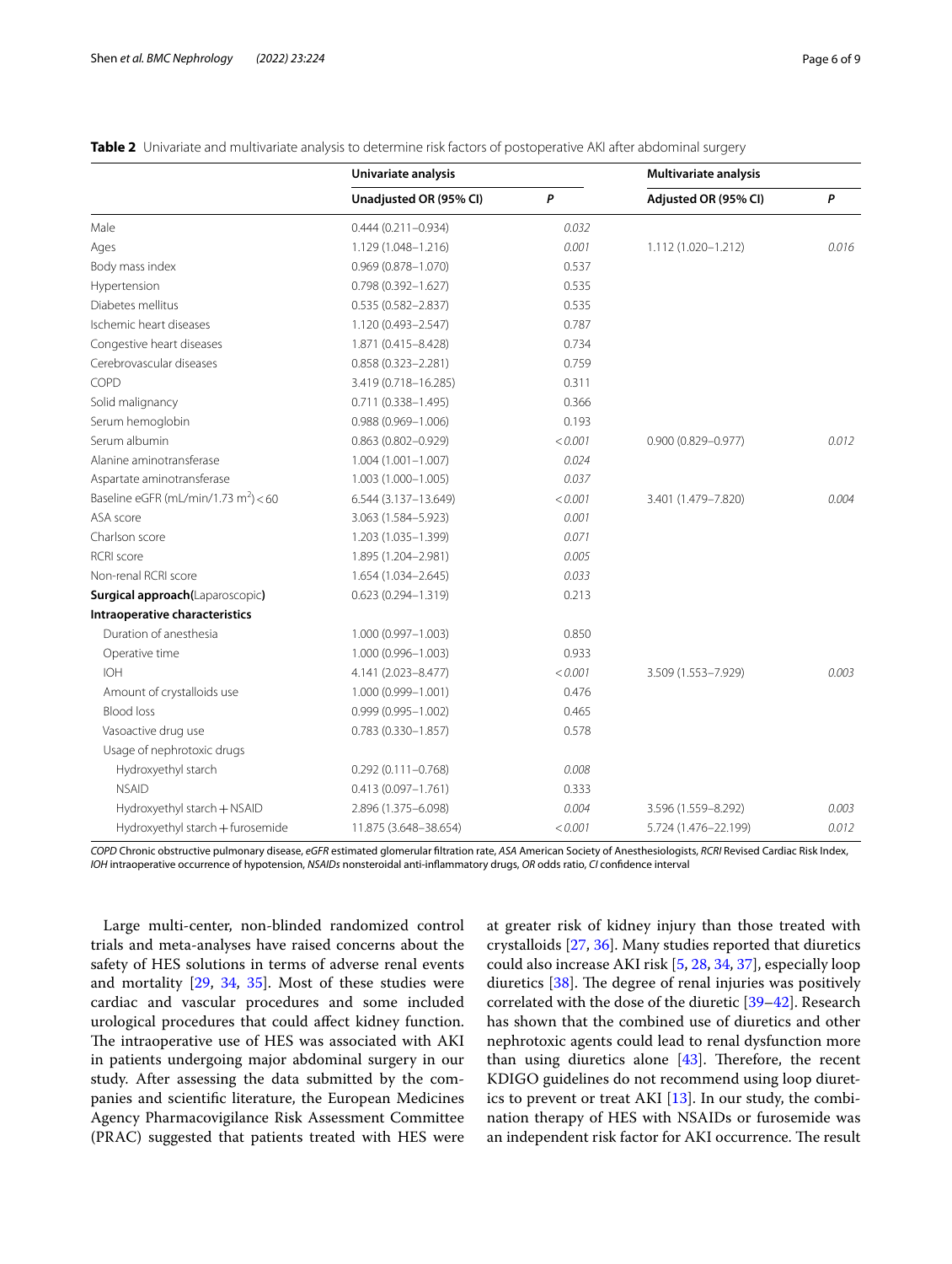

<span id="page-6-0"></span>is consistent with Landoni et al., study [[44\]](#page-8-9). Anesthesiologists should avoid using HES combined with nephrotoxic drugs as intraoperative medications to reduce the risk of postoperative AKI in elderly patients.

The strengths of our study were the selected study population, patients aged 75 years and older, and using multivariate analysis to identify risk factors. Our study has the following limitations: 1) the study results were from a single hospital, and the results may not be generalized to other settings, 2) the study was a retrospective review of the chart with a small sample size, 3) urine output was not available to assess the occurrence of AKI, 4) not all patients had SCr values on the frst and second postoperative days, which explained the lower incidence of AKI in this study compared to other studies, and 5) the longterm consequence of post-surgical AKI was not studied.

# **Conclusions**

AKI after abdominal surgery is a common occurrence in elderly patients. Several risk factors, especially HES combined with other nephrotoxic drugs, are associated with the development of AKI. Surgeons and anesthesiologists must be vigilant when treating at-risk patients during the perioperative period.

#### **Abbreviations**

AKI: Acute kidney injury; CKD: Chronic kidney disease; BMI: Body mass index; HES: Hydroxyethyl starch; NSAIDs: Nonsteroidal anti-infammatory drugs; ESKD: End-stage kidney disease; RRT: Renal replacement therapy; SCr: Serum creatinine; CHF: Congestive heart failure; COPD: Chronic obstructive pulmonary disease; ALB: Serum albumin; ALT: Alanine aminotransferase; AST: Aspartate aminotransferase; IOH: Intraoperative occurrence of hypotension; ASA: American Society of Anesthesiologists; CCI: Charlson Comorbidity Index; RCRI: Revised Cardiac Risk Index; KDIGO: Kidney Disease: Improving Global Outcomes; eGFR: Estimated glomerular fltration rate; AKD: Acute kidney disease; SBP: Intraoperative systolic pressure; DBP: Diastolic blood pressure; MAP: Mean arterial pressure; OR: Odds ratio; CI: Confdence interval; ICU: Intensive care unit; PRAC: Pharmacovigilance Risk Assessment Committee.

#### **Acknowledgements**

Not applicable.

#### **Authors' contributions**

Shen JH participated in the defnition, acquisition, analysis, and interpretation of data, and was a major contributor in writing the manuscript. Chu YQ participated in the analysis and interpretation of data. Wang CD and Yan SY revised the article and provided intellectual content of critical importance to the work. All authors read and approved the fnal manuscript submitted.

#### **Funding**

This research was supported by the Beijing Municipal Commission of Health and Family Planning (No. PXM2017\_026283\_000002).

## **Availability of data and materials**

The datasets generated and/or analysed during the current study are not publicly available due to Ethics Committee requirement of confdentiality of patients' key information, but are available from the corresponding author on reasonable request.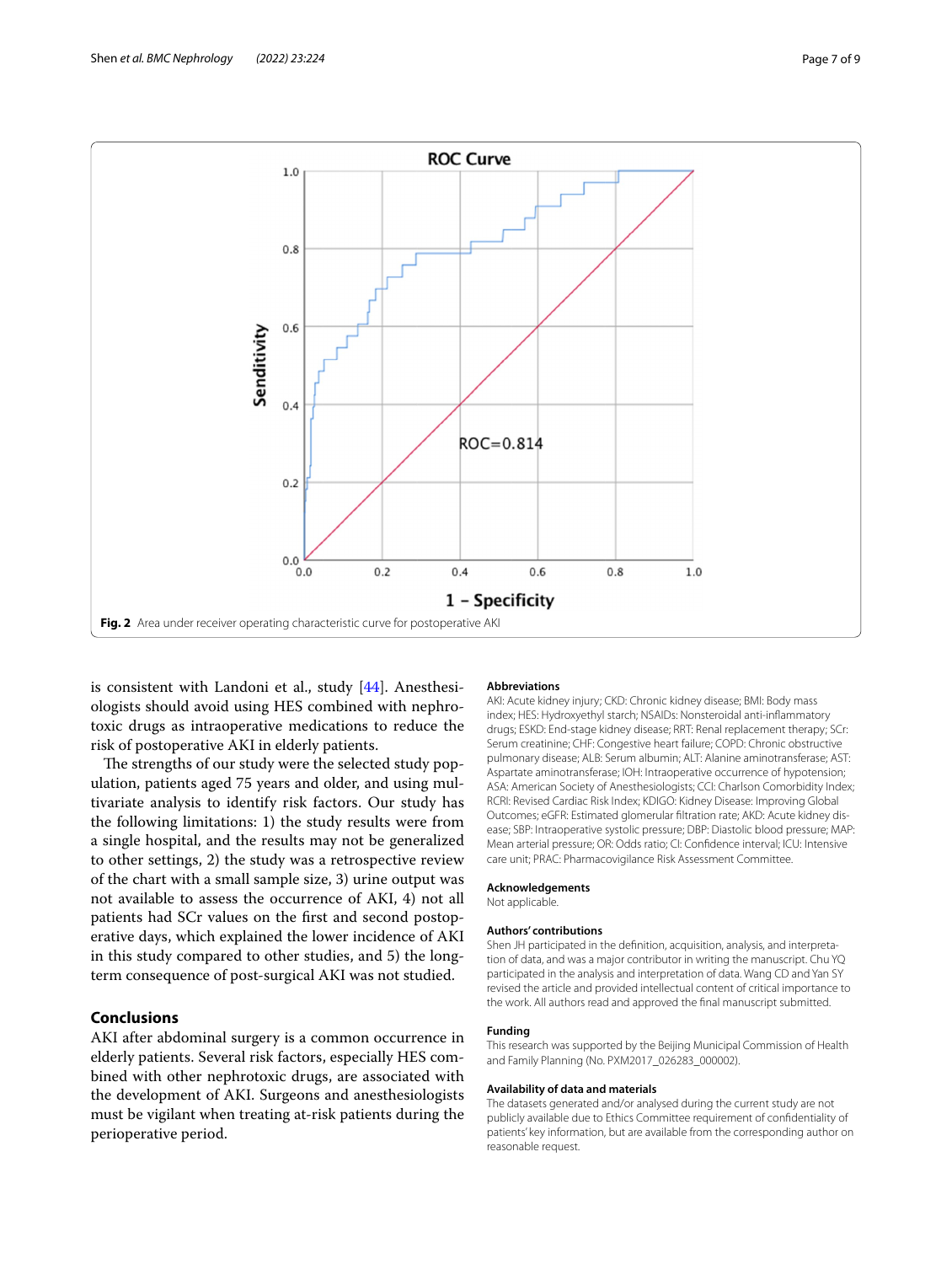# **Declarations**

#### **Ethics approval and consent to participate**

This study was approved by the Institutional Review Board of Xuanwu Hospital of Capital Medical University (approval No. 096[2018]), who granted a waiver of patients' informed consent due to the retrospective nature of the study. All procedures performed in studies involving human participants were in accordance with the ethical standards of the institutional and/or national research committee at which the studies were conducted.

#### **Consent for publication**

Not applicable.

#### **Competing interests**

The authors declare that they have no competing interests.

#### **Author details**

<sup>1</sup> Department of Pharmacy, Xuanwu Hospital, Capital Medical University, National Clinical Research Center for Geriatric Diseases, 45 Changchun Street, Beijing 100053, Xicheng District, China. <sup>2</sup>National Clinical Research Center for Geriatric Diseases, Beijing 100053, China.

## Received: 25 August 2021 Accepted: 12 May 2022 Published online: 23 June 2022

#### **References**

- <span id="page-7-0"></span>1. Petaja L, Vaara S, Liuhanen S, Suojaranta-Ylinen R, Mildh L, Nisula S, Korhonen AM, Kaukonen KM, Salmenpera M, Pettila V. Acute Kidney Injury After Cardiac Surgery by Complete KDIGO Criteria Predicts Increased Mortality. J Cardiothorac Vasc Anesth. 2017;31(3):827–36.
- <span id="page-7-1"></span>2. Hobson C, Ozrazgat-Baslanti T, Kuxhausen A, Thottakkara P, Efron PA, Moore FA, Moldawer LL, Segal MS, Bihorac A. Cost and Mortality Associated With Postoperative Acute Kidney Injury. Ann Surg. 2015;261(6):1207–14.
- <span id="page-7-2"></span>3. Zhang J, Feng G, Yang Y, Zhang P, Pu C, Zhao G. Acute kidney injury after radical gastrectomy: a single center study. Int Urol Nephrol. 2014;46(5):973–7.
- <span id="page-7-3"></span>4. Kim M, Brady JE, Li G. Variations in the risk of acute kidney injury across intraabdominal surgery procedures. Anesth Analg. 2014;119(5):1121–32.
- <span id="page-7-21"></span>5. Kheterpal S, Tremper KK, Englesbe MJ, O'Reilly M, Shanks AM, Fetterman DM, Rosenberg AL, Swartz RD. Predictors of postoperative acute renal failure after noncardiac surgery in patients with previously normal renal function. Anesthesiology. 2007;107(6):892–902.
- <span id="page-7-5"></span>6. Teixeira C, Rosa R, Rodrigues N, Mendes I, Peixoto L, Dias S, Melo MJ, Pereira M, Bicha Castelo H, Lopes JA. Acute kidney injury after major abdominal surgery: a retrospective cohort analysis. Crit Care Res Pract. 2014;2014: 132175.
- <span id="page-7-4"></span>7. Long TE, Helgason D, Helgadottir S, Palsson R, Gudbjartsson T, Sigurdsson GH, Indridason OS, Sigurdsson MI. Acute Kidney Injury After Abdominal Surgery: Incidence, Risk Factors, and Outcome. Anesth Analg. 2016;122(6):1912–20.
- <span id="page-7-6"></span>8. Romagnoli S, Zagli G, Tuccinardi G, Tofani L, Chelazzi C, Villa G, Cianchi F, Coratti A, De Gaudio AR, Ricci Z. Postoperative acute kidney injury in high-risk patients undergoing major abdominal surgery. J Crit Care. 2016;35:120–5.
- <span id="page-7-7"></span>9. Chronopoulos A, Cruz DN, Ronco C. Hospital-acquired acute kidney injury in the elderly. Nat Rev Nephrol. 2010;6(3):141–9.
- 10. Degoul S, Chazard E, Lamer A, Lebuffe G, Duhamel A, Tavernier B. Intraoperative administration of 6% hydroxyethyl starch 130/0.4 is not associated with acute kidney injury in elective non-cardiac surgery: a sequential and propensity-matched analysis. Anaesth Crit Care Pa. 2020;39(2):199–206.
- <span id="page-7-8"></span>11. Gameiro J, Fonseca JA, Neves M, Jorge S, Lopes JA. Acute kidney injury in major abdominal surgery: incidence, risk factors, pathogenesis and outcomes. Ann Intensive Care. 2018;8(1):22.
- <span id="page-7-9"></span>12. Lameire NH, Levin A, Kellum JA, Cheung M, Jadoul M, Winkelmayer WC, Stevens PE, Conference P. Harmonizing acute and chronic kidney disease defnition and classifcation: report of a Kidney Disease:

Improving Global Outcomes (KDIGO) Consensus Conference. Kidney Int. 2021;100(3):516–26.

- <span id="page-7-10"></span>13. Kidney Disease: Improving Global Outcomes (KDIGO) Acute Kidney Injury Work Group. KDIGO clinical practice guideline for acute kidney injury. Kidney Inter Suppl. 2012;2:1–138.
- <span id="page-7-11"></span>14. Sun LY, Wijeysundera DN, Tait GA, Beattie WS. Association of intraoperative hypotension with acute kidney injury after elective noncardiac surgery. Anesthesiology. 2015;123(3):515–23.
- <span id="page-7-12"></span>15. American Society of Anesthesiologists. New classifcation of physical status. Anesthesiology. 1963;24:111.
- <span id="page-7-13"></span>16. Lee TH, Marcantonio ER, Mangione CM, Thomas EJ, Polanczyk CA, Cook EF, Sugarbaker DJ, Donaldson MC, Poss R, Ho KK, et al. Derivation and prospective validation of a simple index for prediction of cardiac risk of major noncardiac surgery. Circulation. 1999;100(10):1043–9.
- <span id="page-7-14"></span>17. Yu J, Park HK, Kwon HJ, Lee J, Hwang JH, Kim HY, Kim YK. Risk factors for acute kidney injury after percutaneous nephrolithotomy: Implications of intraoperative hypotension. Medicine (Baltimore). 2018;97(30):e11580.
- <span id="page-7-15"></span>18. Villa G, De Rosa S, Calabrisotto CS, Nerini A, Saitta T, Degl'Innocenti D, Paparella L, Bocciero V, Allinovi M, De Gaudio AR et al: Perioperative use of serum creatinine and postoperative acute kidney injury: a single-centre, observational retrospective study to explore physicians' perception and practice. Perioper Med-London 2021, 10(1).
- <span id="page-7-16"></span>19. Kheterpal S, Tremper KK, Heung M, Rosenberg AL, Englesbe M, Shanks AM, Campbell DA Jr. Development and validation of an acute kidney injury risk index for patients undergoing general surgery: results from a national data set. Anesthesiology. 2009;110(3):505–15.
- <span id="page-7-17"></span>20. Causey MW, Maykel JA, Hatch Q, Miller S, Steele SR. Identifying risk factors for renal failure and myocardial infarction following colorectal surgery. J Surg Res. 2011;170(1):32–7.
- <span id="page-7-18"></span>21. Wu XJ, Jiang ZM, Ying J, Han YY, Chen ZH. Optimal blood pressure decreases acute kidney injury after gastrointestinal surgery in elderly hypertensive patients: A randomized study Optimal blood pressure reduces acute kidney injury. J Clin Anesth. 2017;43:77–83.
- <span id="page-7-19"></span>22. James MT, Levey AS, Tonelli M, Tan Z, Barry R, Pannu N, Ravani P, Klarenbach S, Manns BJ, Hemmelgarn BR: Incidence and Prognosis of Acute Kidney Diseases and Disorders Using an Integrated Approach to Laboratory Measurements in a Universal Health Care System. Jama Netw Open 2019,  $2(4)$ .
- <span id="page-7-20"></span>23. Xiao YQ, Cheng W, Wu X, Yan P, Feng LX, Zhang NY, Li XW, Duan XJ, Wang HS, Peng JC et al: Novel risk models to predict acute kidney disease and its outcomes in a Chinese hospitalized population with acute kidney injury. Sci Rep-Uk 2020, 10(1).
- <span id="page-7-22"></span>24. Cho E, Kim SC, Kim MG, Jo SK, Cho WY, Kim HK. The incidence and risk factors of acute kidney injury after hepatobiliary surgery: a prospective observational study. BMC Nephrol. 2014;15:169.
- <span id="page-7-23"></span>25. Vaught AJ, Ozrazgat-Baslanti T, Javed A, Morgan L, Hobson CE, Bihorac A. Acute kidney injury in major gynaecological surgery: an observational study. BJOG. 2015;122(10):1340–8.
- <span id="page-7-24"></span>26. Masoomi H, Carmichael JC, Dolich M, Mills S, Ketana N, Pigazzi A, Stamos MJ. Predictive factors of acute renal failure in colon and rectal surgery. Am Surg. 2012;78(10):1019–23.
- <span id="page-7-25"></span>27. An YB, Shen K, Ye YJ. Risk factors for and the prevention of acute kidney injury after abdominal surgery. Surg Today. 2018;48(6):573–83.
- <span id="page-7-26"></span>28. Kim CS, Oak CY, Kim HY, Kang YU, Choi JS, Bae EH, Ma SK, Kweon SS, Kim SW. Incidence, predictive factors, and clinical outcomes of acute kidney injury after gastric surgery for gastric cancer. PLoS ONE. 2013;8(12):e82289.
- <span id="page-7-27"></span>29. Lee EH, Kim HR, Baek SH, Kim KM, Chin JH, Choi DK, Kim WJ, Choi IC. Risk Factors of Postoperative Acute Kidney Injury in Patients Undergoing Esophageal Cancer Surgery. J Cardiothor Vasc An. 2014;28(4):936–42.
- <span id="page-7-28"></span>30. Eilers H, Liu KD, Gruber A, Niemann CU. Chronic kidney disease: implications for the perioperative period. Minerva Anestesiol. 2010;76(9):725–36.
- <span id="page-7-29"></span>31. Salmasi V, Maheshwari K, Yang D, Mascha EJ, Singh A, Sessler DI, Kurz A. Relationship between Intraoperative Hypotension, Defned by Either Reduction from Baseline or Absolute Thresholds, and Acute Kidney and Myocardial Injury after Noncardiac Surgery A Retrospective Cohort Analysis. Anesthesiology. 2017;126(1):47–65.
- <span id="page-7-30"></span>32. Walsh M, Devereaux PJ, Garg AX, Kurz A, Turan A, Rodseth RN, Cywinski J, Thabane L, Sessler DI. Relationship between Intraoperative Mean Arterial Pressure and Clinical Outcomes after Noncardiac Surgery: Toward an Empirical Defnition of Hypotension. Anesthesiology. 2013;119(3):507–15.